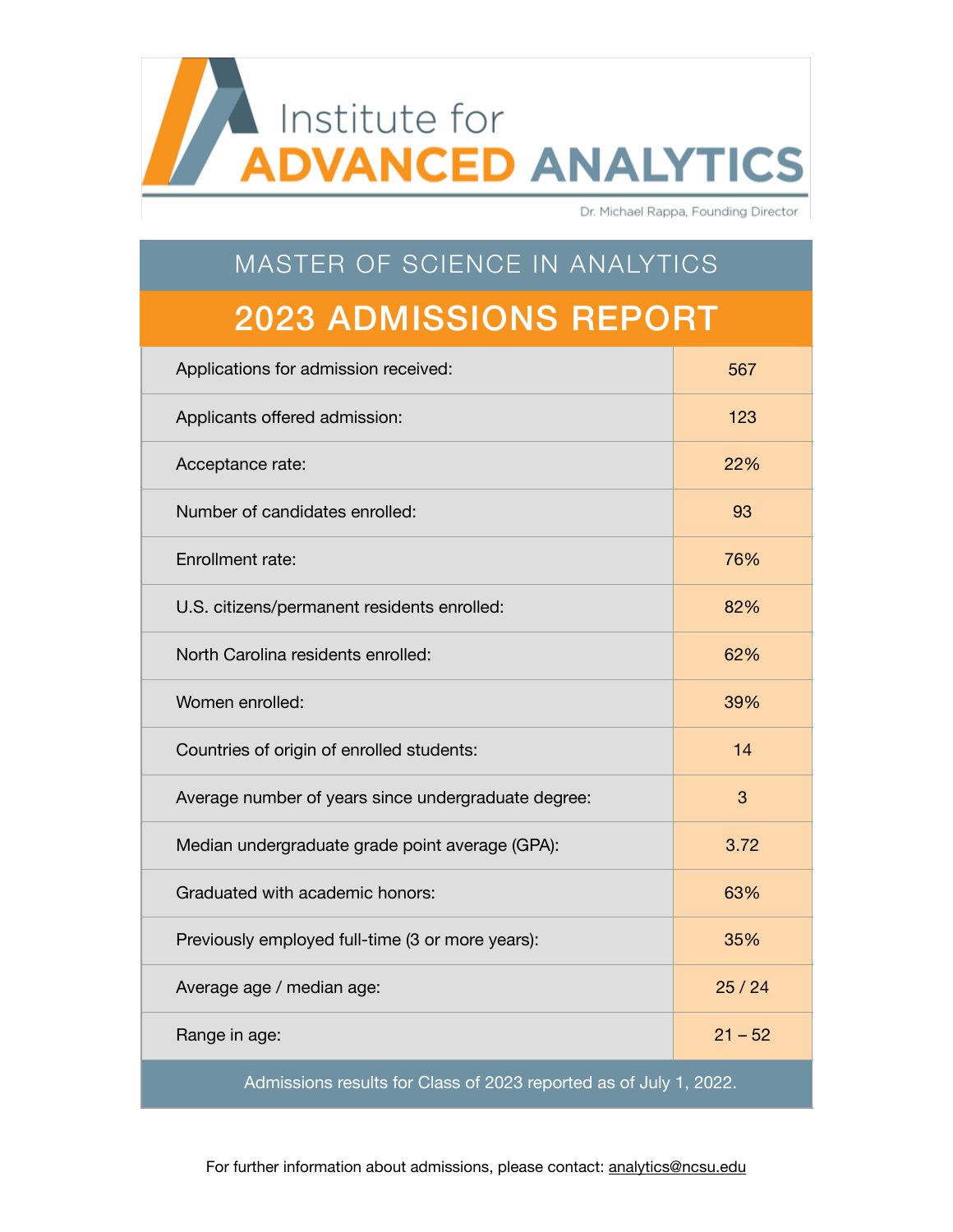

(1) Underrepresented Minority (URM) – defined as a U.S. citizen or permanent resident who identifies as Black/ African American, Hispanic/Latino, American Indian, Native Alaskan, Native Hawaiian or Pacific Islander, and those who are multiracial or multiethnic.

(2) Minority – defined as a U.S. citizen or permanent resident who identifies as non-white, not including URM.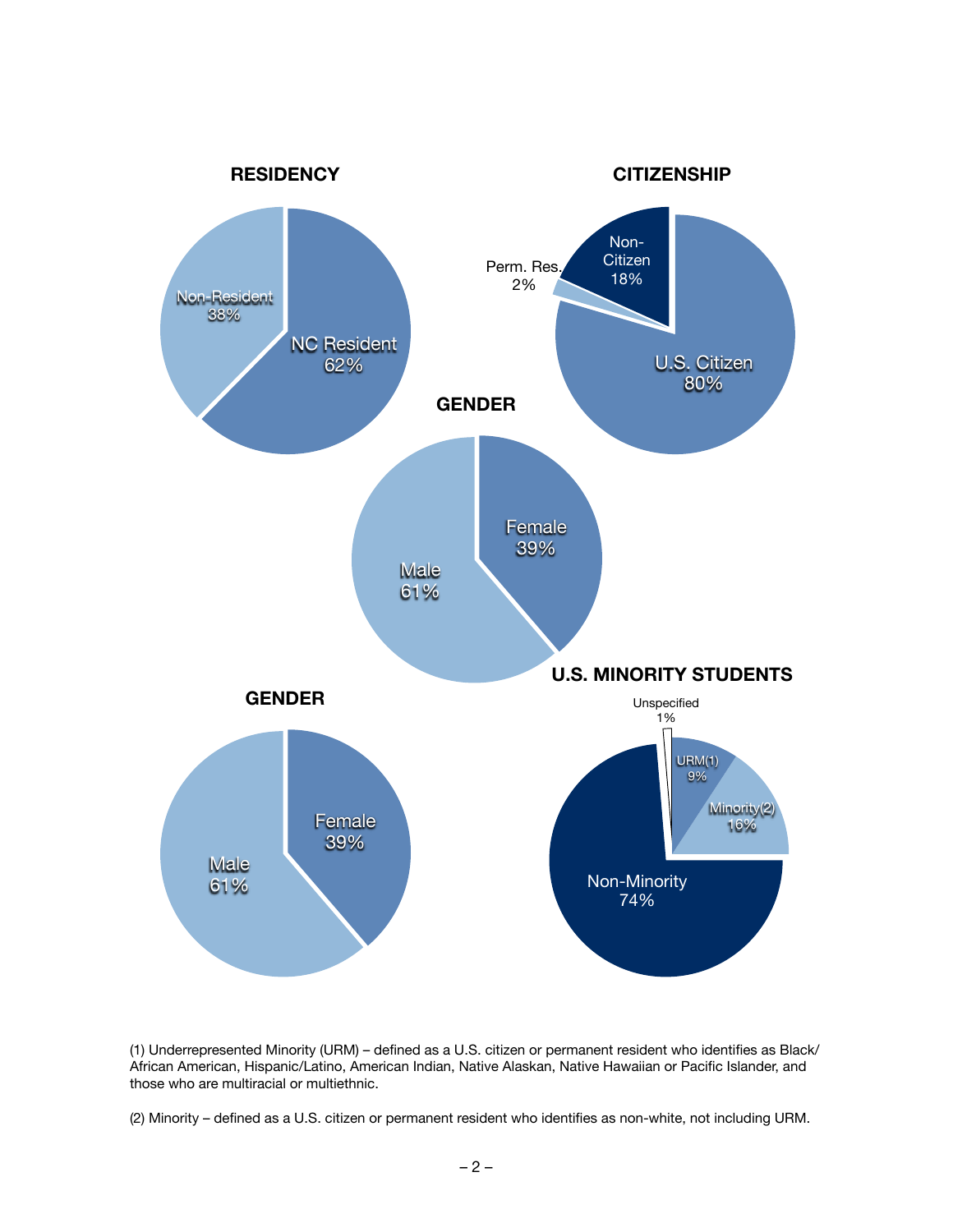#### **AGE DISTRIBUTION**



# 3 or More Years 35% 1-2 Years 18% None 46%

**PRIOR WORK EXPERIENCE**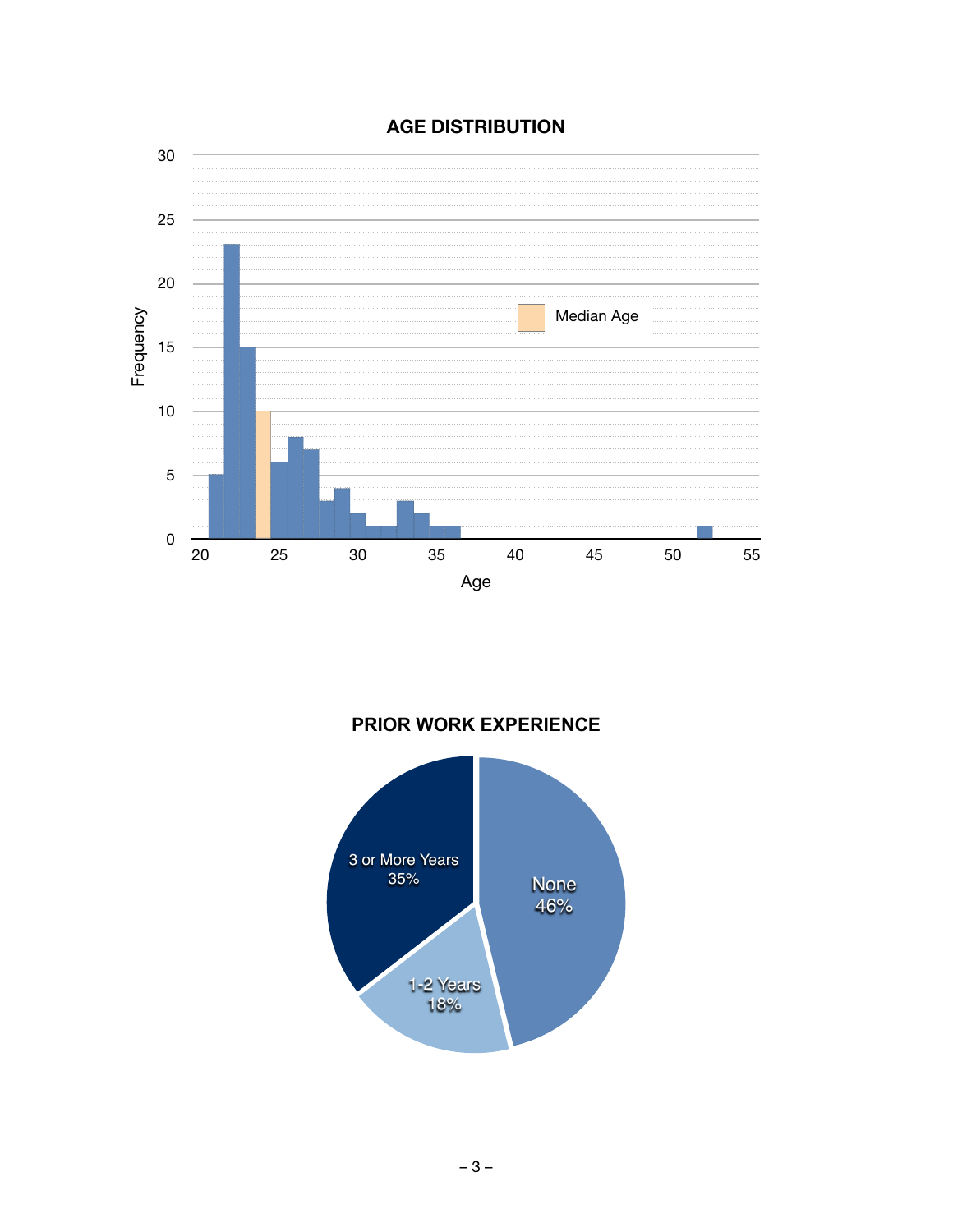#### **UNDERGRADUATE SCHOOLS ATTENDED**

| Anhui University of Science and Technology    | New College of Florida                      |
|-----------------------------------------------|---------------------------------------------|
| <b>Anna University</b>                        | North Carolina State University             |
| Appalachian State University                  | <b>Pepperdine University</b>                |
| Ateneo de Manila University                   | <b>Rutgers University</b>                   |
| <b>Barnard College</b>                        | <b>Stetson University</b>                   |
| <b>Brigham Young University</b>               | Symbiosis International University          |
| California Polytechnic State, San Luis Obispo | The Cooper Union                            |
| <b>Central Washington University</b>          | University of Akron                         |
| Donghua University                            | University of Calgary                       |
| <b>Duke University</b>                        | University of Illinois at Urbana-Champaign  |
| Earlham College                               | University of Miami                         |
| <b>Elon University</b>                        | University of Mississippi                   |
| <b>Emory University</b>                       | University of Mumbai                        |
| <b>Ewha Womans University</b>                 | University of North Carolina at Chapel Hill |
| <b>Florida Atlantic University</b>            | University of North Carolina at Charlotte   |
| <b>Furman University</b>                      | University of North Carolina at Wilmington  |
| <b>Haverford College</b>                      | University of Pittsburgh                    |
| Higher School of Economics, Moscow            | University of South Carolina                |
| K. J. Somaiya College of Engineering          | <b>Utah State University</b>                |
| Lahore University of Management Sciences      | <b>West Chester University</b>              |
| Lenoir-Rhyne University                       | <b>Western Carolina University</b>          |
| <b>Macalester College</b>                     | Wheaton College, Massachusetts              |
| Mount Holyoke College                         |                                             |
| <b>Nagpur University</b>                      |                                             |

National Chengchi University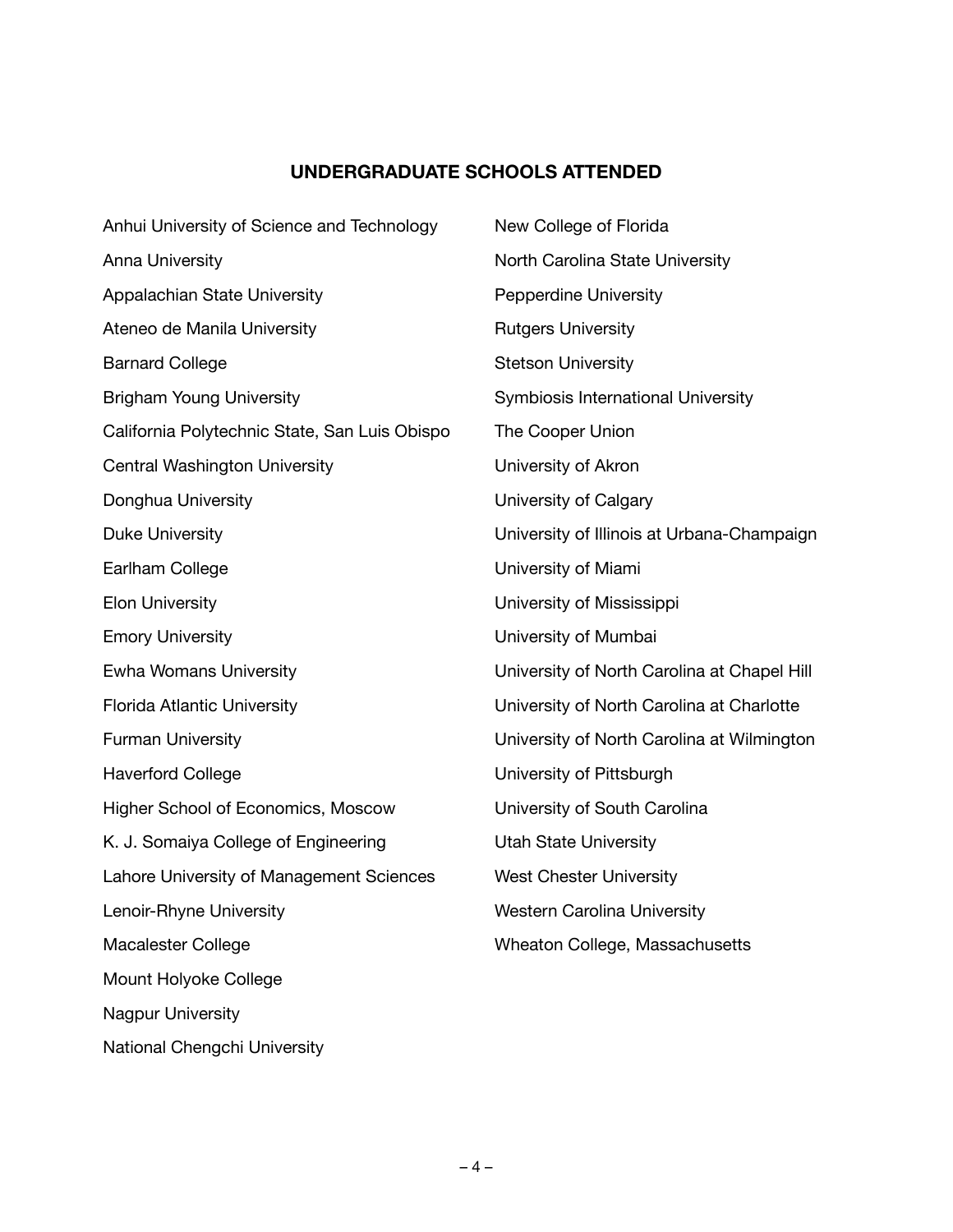#### **UNDERGRADUATE MAJOR**



#### **GRADE POINT AVERAGE (GPA) DISTRIBUTION**

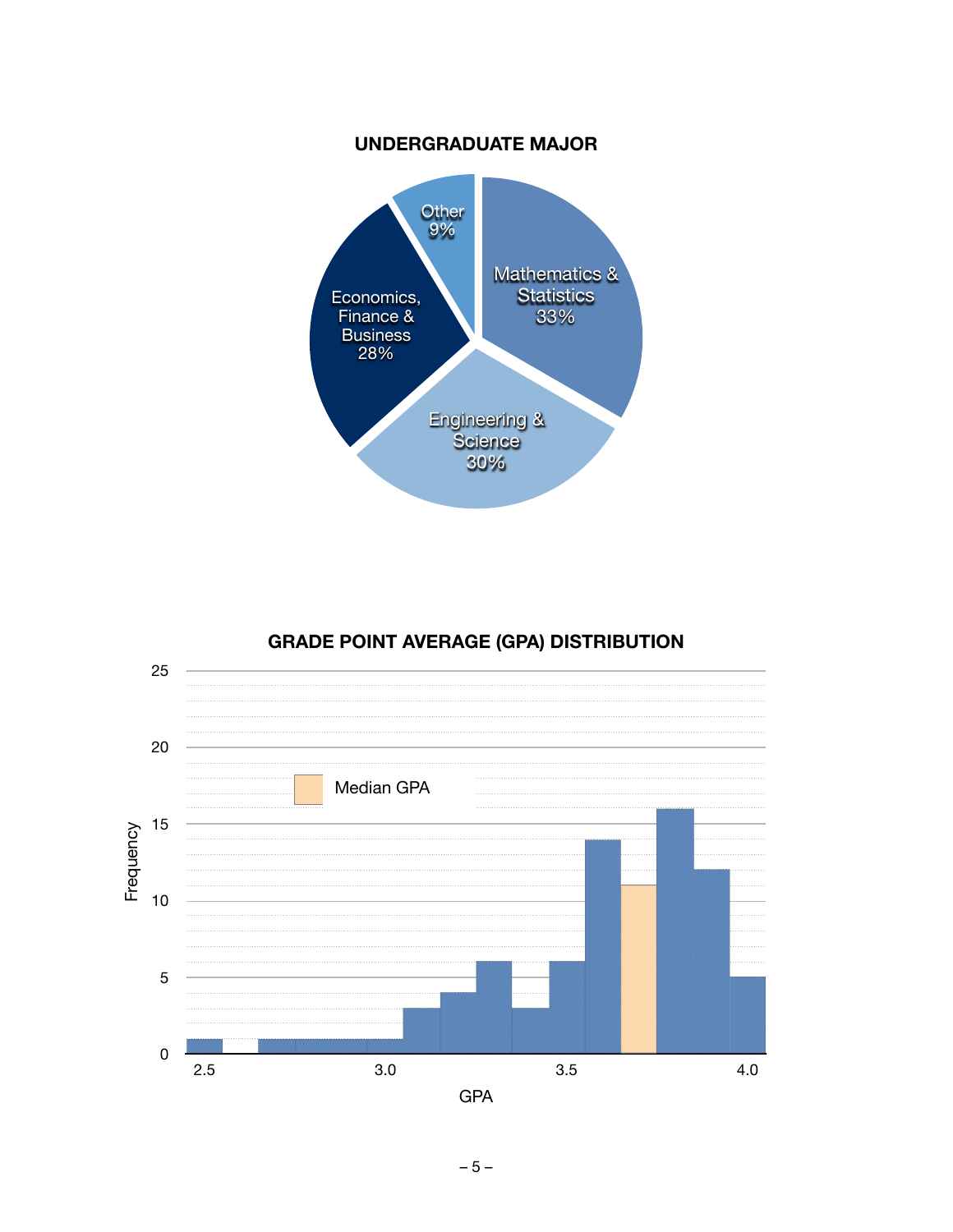

#### **UNC SYSTEM GRADUATES**

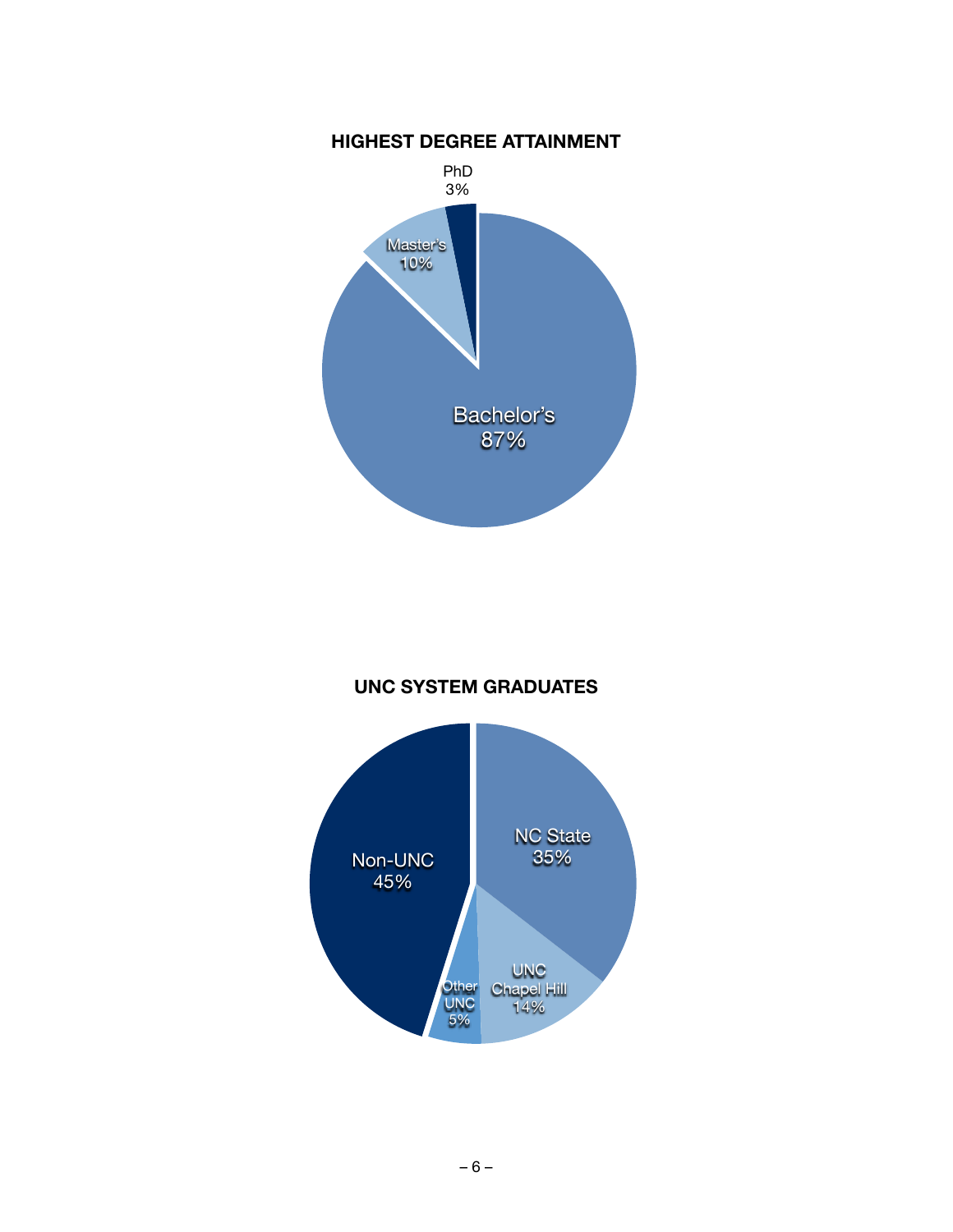



### Countries of Origin – MSA Class of 2023

- China
- **Ecuador**
- India
- **Georgia**
- **Germany**
- **Nigeria**
- Pakistan
- **Philippines**
- Russia
- South Korea
- **Taiwan**
- United Kingdom
- U.S.A.
- Vietnam

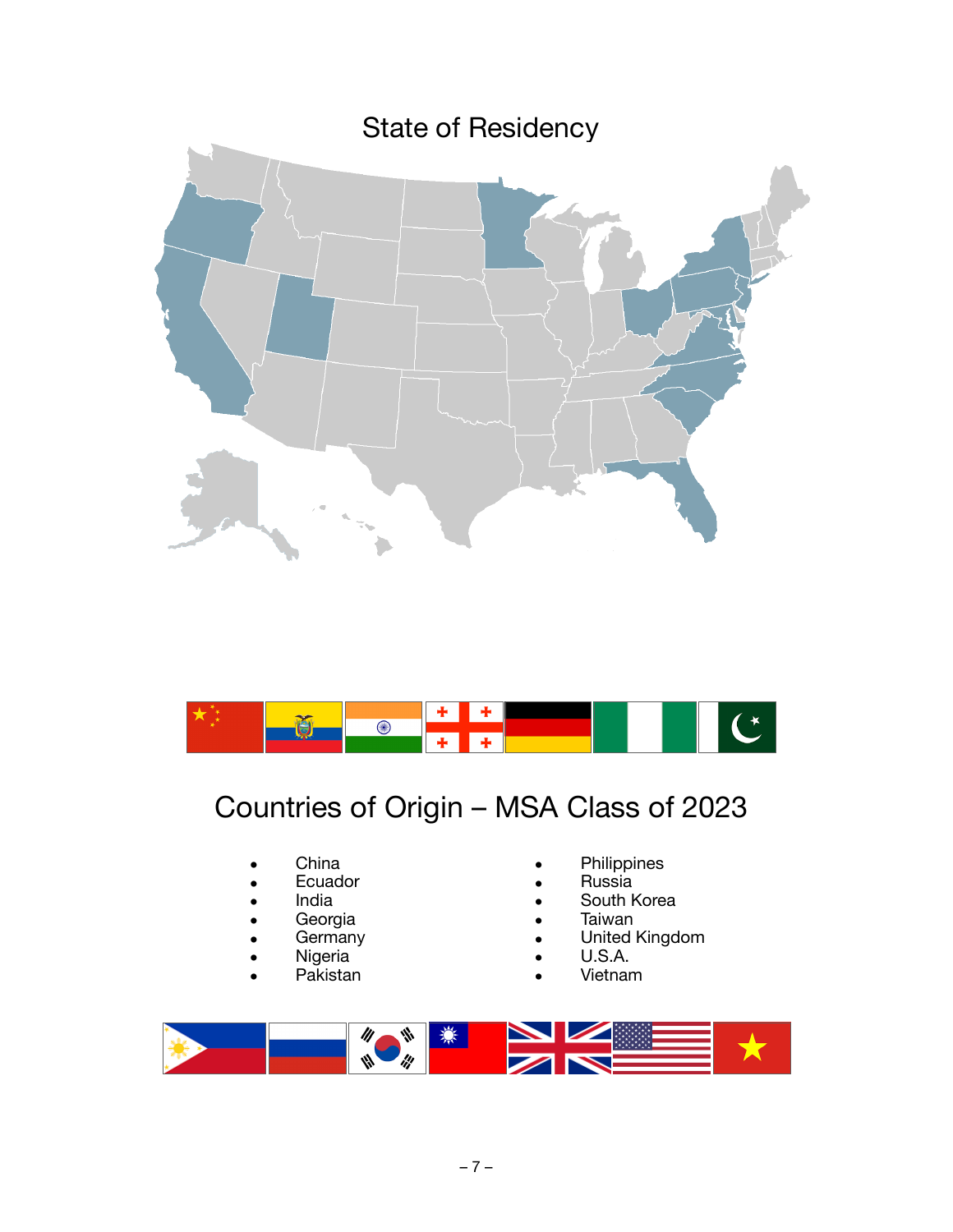

**ADMISSIONS FUNNEL**